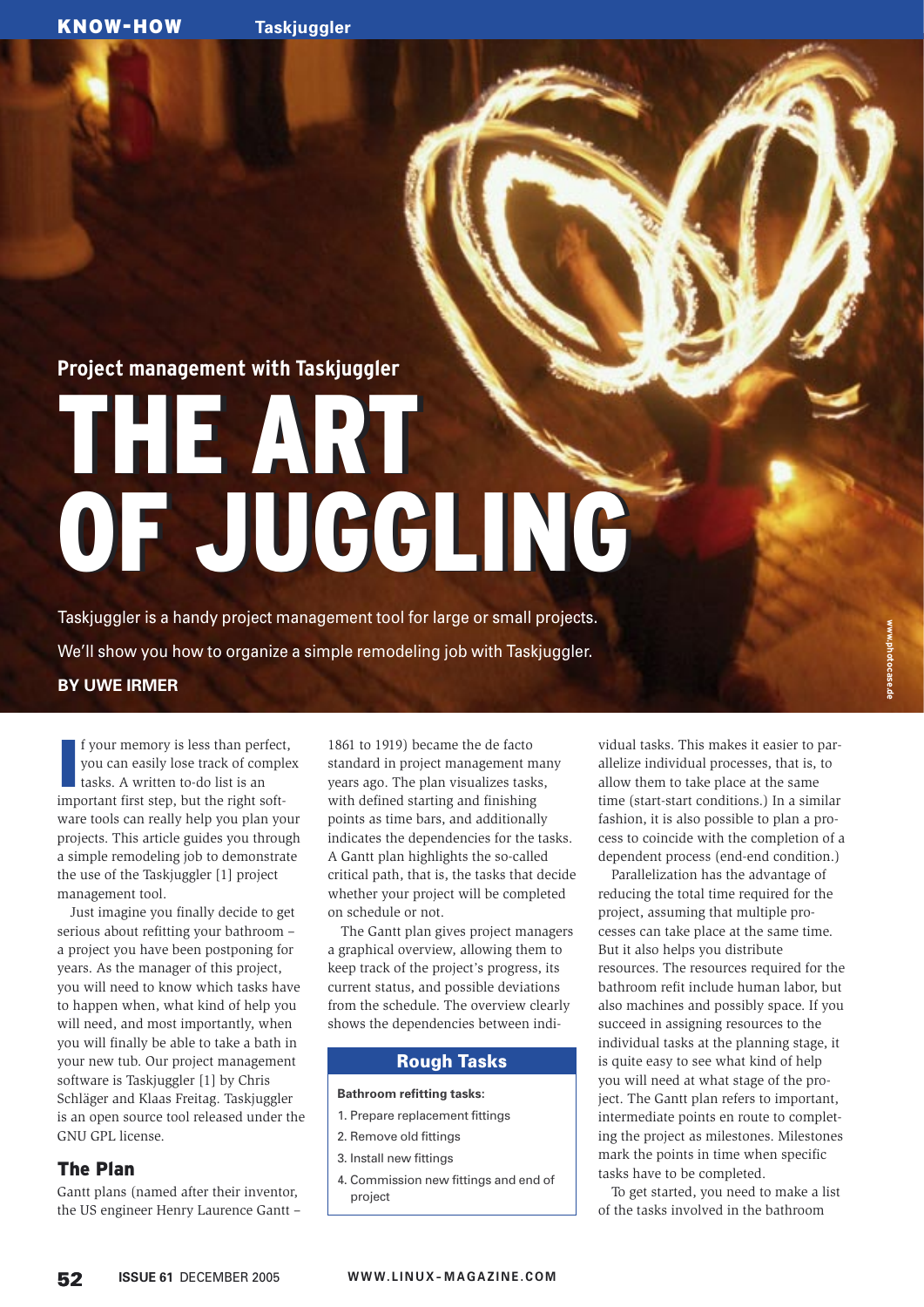## **Taskjuggler** KNOW-HOW

refit project. The box titled "Rough Tasks" provides a first look at the task list.

You can then go on to specify the details for each task, subdividing them into separate subtasks, as shown in the "Detailed Tasks" box.

At this point, we are consciously avoiding thinking about the order in which the individual steps will need to take place. Instead, we are just concentrating on defining the major tasks. You can take this to any level of detail you like, although generally speaking, you should be fine with the level of detail we have chosen here.

In the last phase of project preparation, you will need to decide who will be performing the individual tasks. In our example, we will be doing the clean up work ourselves. The material will be provided by builders' suppliers, and you have two professionals to help you: a qualified plumber for the installation work and for removing the old tub, and a qualified electrician for the electrical installations. And finally, you have your own family to help you get rid of all the rubble.

We will be using Taskjuggler to assign human resources to the individual tasks and create the schedule.

## The Tool

The Taskjuggler project management tool is really a collection of libraries and command line tools with a GUI-based front-end for KDE. Taskjuggler autonomously plans individual tasks and resolves conflicting situations, for example, if there is a dependency between the end of one task and the start of another.

## Detailed Tasks

#### **Prepare replacement fittings**

- 1. Check water pipes
- 2. Check heating
- 3. Repairs
- 4. Clean replacement fittings

#### **Remove old fittings**

- 1. Turn off water and heating
- 2. Remove furniture
- 3. Remove tub
- 4. Remove shower
- 5. Remove tiles
- 6. Remove ceiling



**Figure 1: The Taskjuggler editor is used for entering the project data.**

Taskjuggler gives you enough leeway to define working hours, leisure hours, and even breaks in the Gantt diagram. Resources can be assigned to groups for ease of management, but this is something we will not need for the bathroom refit project.

Taskjuggler allows you to assign costs to individual resources and to define initial and completion costs for the project. This means you will be able to budget your bathroom refit and manage your cashflow should the project take longer than you envisage.

The program provides useful reports organized by topics such as individual task, progress, or cost. The Gantt diagram visualizes progressive planning and shows you how resources have been assigned to tasks. Taskjuggler gives you a human resources overview, including availability, load, and cost data. The resource calendar shows you which resources are available when and to what extent.

Taskjuggler is a very powerful tool capable of handling professional pro-

#### Installation

The Taskjuggler source code is available in the download area of the website at [1]. To build the program, you will need the KDE developer libraries (kdelibs-dev, kdelibs-devel, or similar). The package is bzip2 compressed, so you will need the tar -*j* option to unpack it:

tar xfj taskjuggler-2.1.tar.bz2

Change to the taskjuggler-2.1 directory, and ./configure your Taskjuggler source code, then go on to build and install by entering make and su -c 'make install'.

utilization of resources.

## Planning

The next step is to enter the individual tasks in Taskjuggler. The program has its own editor for entering tasks (Figure 1).

When you set up a new project, first use the editor to define project data such as the ProjectID (a description of the project that includes information on the time frame for the work), the current date, the time format, and the currency. The entries for our bath refit project are as follows:

project bare "Bath Refit" "1.0" 2005-07-01 2005-08-30 { now 2005-07-11 timeformat "%Y-%m-%d" currency "EUR"

## Listing 1: Subtasks in the Taskjuggler Editor

01 task Bare "Bathroom Refit" { 02 task repfit "Replacment fittings" 03 task chkwat "Check water pipes" 04 task chkhtg "Check heating" 05 task rep "Repairs" 06 task cln "Clean"  $07<sup>1</sup>$ 08 task oldfit "Remove old fittings" 09 task newfit "Install new fittings" 10 task fini "Finished"  $11<sup>1</sup>$ 

jects, and it gives you a full set of time, resource, and cost management features. Data input and management are both intuitive, and the tool is rounded off by the reporting functions that visualize the current project status based on the parameters of time, cost, and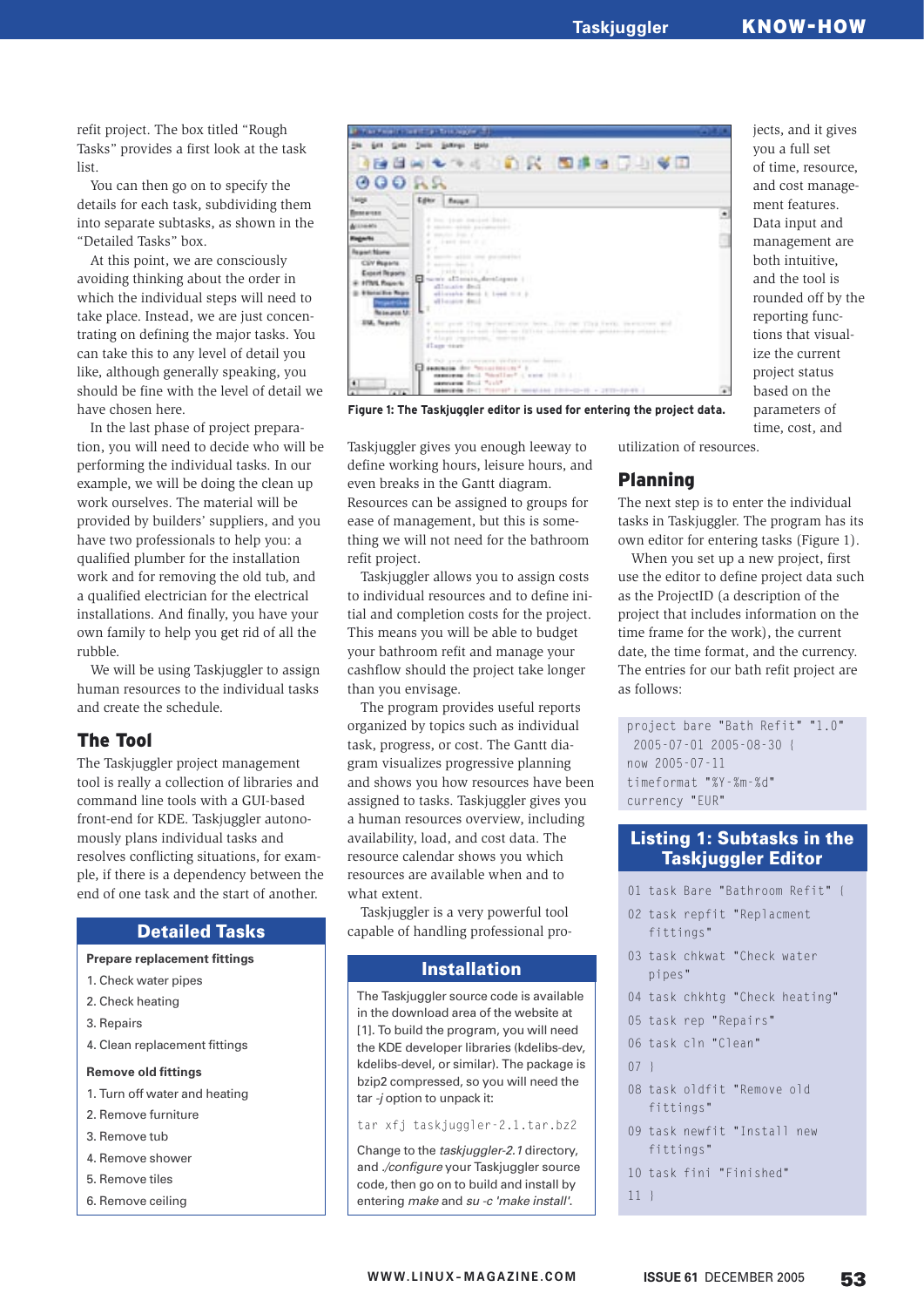scenario plan "Plan" { scenario delayed "Delayed" }

## Costs

}

One of Taskjuggler's biggest benefits is the program's ability to handle costs and cost calculations. This keeps us on top of our budget during the bathroom refit project and gives us the ability to recalculate the project whenever we need to. The next step is to define cost factors by entering *rate 120.0.*

This entry defines the daily wage for the most expensive worker. Taskjuggler has an elegant approach to assigning cost factors based on macros that can be assigned later. This saves typing during data entry. The macro for our project looks like this:

```
macro allocate workers [
allocate wo1
allocate wo2 { load 0.5 }
allocate wo3
]
```
The workforce *wo1* through *wo3* is covered by a single macro. The *load 0.5* entry shows that the daily wage for the *wo2* label is only half that of the others (factor 0.5). You can then run this macro in the context of a subtask by entering *\${allocate\_workers}*. We will be defining the project resources in the next step:

```
flags team
resource wo "Workforce" {
resource wo1 "plumber"
resource wo2 "myself"
resource wo3 "electrician"
flags team
}
```
Listing 2: Subdividing Subtasks

| fittings" {<br>10 task rep "Repairs" {<br>02 task chkwat "Check water<br>11 effort 2d<br>pipes" {<br>12 allocate wo1, wo3<br>03 effort 1d<br>$13 \;$<br>04 allocate wo2<br>14 task cln "Cleaning" {<br>$05 \}$<br>15 effort 1d<br>06 task chkhtg "Check heating" {<br>16 allocate wo2<br>07 effort 1d<br>$17 \;$<br>08 allocate wo?<br>18 } |  | 01 task repfit "Replacement | $09 \;$ |
|---------------------------------------------------------------------------------------------------------------------------------------------------------------------------------------------------------------------------------------------------------------------------------------------------------------------------------------------|--|-----------------------------|---------|
|                                                                                                                                                                                                                                                                                                                                             |  |                             |         |
|                                                                                                                                                                                                                                                                                                                                             |  |                             |         |
|                                                                                                                                                                                                                                                                                                                                             |  |                             |         |
|                                                                                                                                                                                                                                                                                                                                             |  |                             |         |
|                                                                                                                                                                                                                                                                                                                                             |  |                             |         |
|                                                                                                                                                                                                                                                                                                                                             |  |                             |         |
|                                                                                                                                                                                                                                                                                                                                             |  |                             |         |
|                                                                                                                                                                                                                                                                                                                                             |  |                             |         |
|                                                                                                                                                                                                                                                                                                                                             |  |                             |         |

This groups the workforce to create a team, while at the same time assigning people to the *wo1* through *wo* labels. If you need to add more details for the members of your workforce, you can simply add this data to the line for the person involved. For example, our electrician is on vacation between 8.1.05 and 8.10.05.



**Figure 2: A Gantt plan shows the chronological progression of tasks and subtasks.**

#### task fini "Finished" }

resource wo $3 \geq$ "electrician" { vacation  $\mathbf{z}$ 2005-08-01 - 2005-08-10 }

Let's assume that the plumber has to rethink the offer he made you and quotes a higher daily wage; you can enter the individual daily wage as follows:

resource wo1 "plumber" { rate 100.0 }

After completing this preparation, you can finally get down to entering and planning the individual tasks:

```
task Bare "Bathroom Refit" {
task repfit \mathbf{z}"Replacment fittings"
task oldfit \overline{z}"Remove old fittings"
task newfit \mathbf{z}"Install new fittings"
```
*task* keyword identifies a task. Each task comprises an identifier, for example *Bare*, and a description such as "Bath Refit." Subtasks for a task are surrounded by braces. Based on our original specs for the refit project, the four subtasks for the main "Bath Refit" task are as follows:

In the Taskjuggler editor language, the

"Replacement fittings", "Remove old fittings", "Install new fittings" and "Finished" zu.

You can now break down the subtasks. The details in Listing 1 are subtasks for the "Replacement fittings" subtask.

Repeat this for all other subtasks. To complete your schedule, we still need a few details, such as the necessary time for each task and the worker who will perform the task.

## Deadlines

Let's start with the first of those items. "How long does each task take?" The Taskjuggler editor has a few special keywords for this, for example, *effort* specifies the number of man-days, followed by the workforce (resource) assignments for the task. The *length* keyword defines the length of the task in working days, and *duration* does the same for calendar days.

Let's assume you have asked the plumber and the electrician to submit an